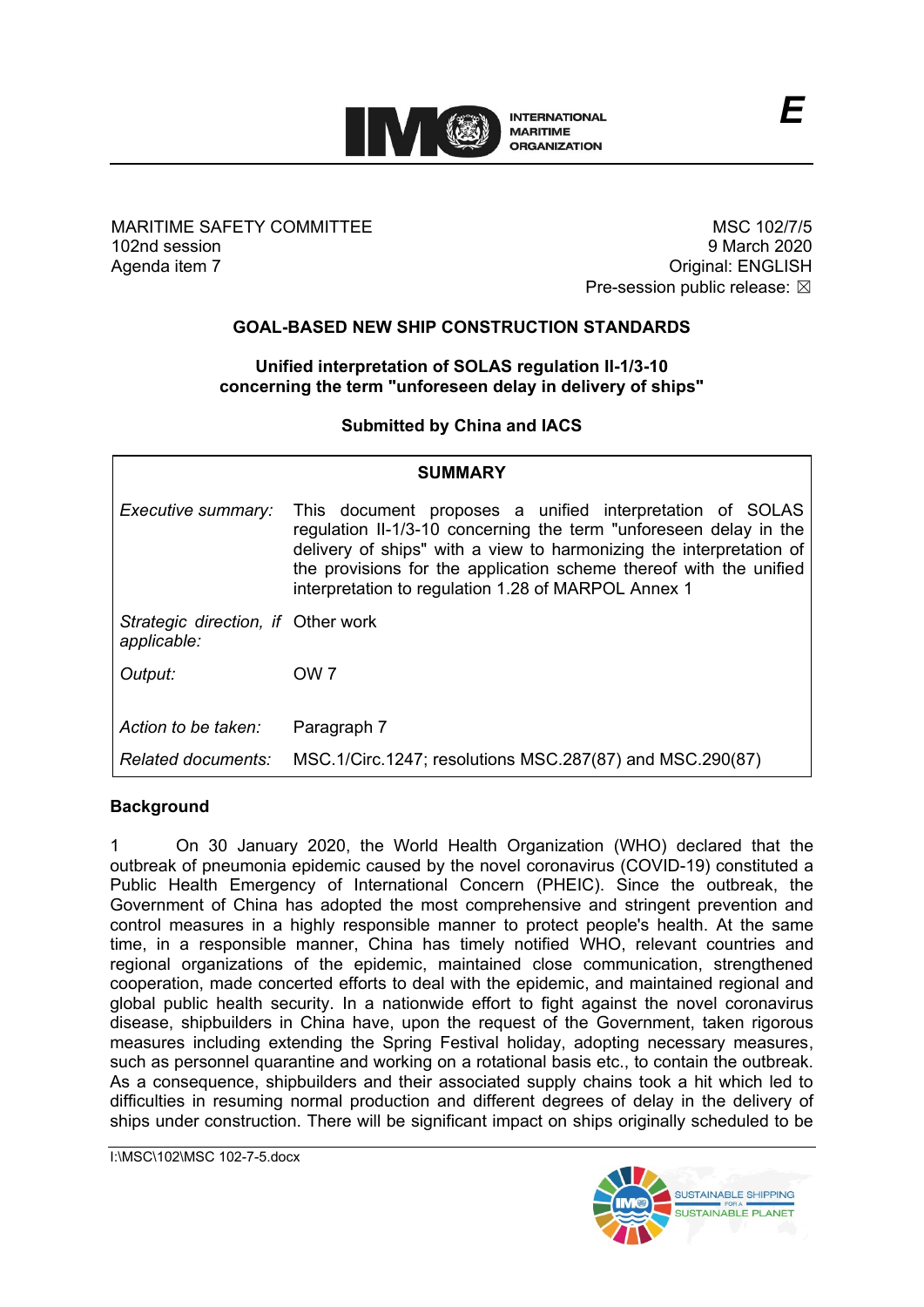delivered before 1 July 2020, which were not designed and constructed in accordance with the requirements of SOLAS regulation II-1/3-10 (Goal-based ship construction standards for bulk carriers and oil tankers).

2 In accordance with SOLAS regulation II-1/3-10, adopted by resolution MSC.290(87), the following oil tankers and bulk carriers of 150 m in length and above, excluding ore carriers and combination carriers, need to satisfy the applicable structural requirements of a recognized organization or the national standards of an Administration, conforming to the functional requirements of the *Goal-based Ship Construction Standards for Bulk Carriers and Oil Tankers* (resolution MSC.287(87)), hereinafter referred to as the GBS Standards:

- .1 for which the building contract is placed on or after 1 July 2016;
- .2 in the absence of a building contract, the keels of which are laid on or after 1 July 2017; or
- .3 the delivery of which is on or after 1 July 2020.

## **Discussion**

3 On 19 February 2020, the Organization issued Circular Letter No.4204/Add.1 on *COVID-19 – Implementation and enforcement of relevant IMO instruments* and called for understanding and close cooperation among all Member States to overcome challenges related to the implementation and enforcement of relevant IMO instruments. The epidemic of the novel coronavirus infection is unforeseen and its impact is far beyond the control of the shipbuilder and the shipowner. As a result, for oil tankers and bulk carriers of 150 m in length and above for which the building contract was placed before 1 July 2016 (in the absence of a building contract, the keels of which were laid before 1 July 2017), and scheduled to be delivered before 1 July 2020, the delivery may be on or after 1 July 2020. Although these ships were not designed and constructed in accordance with the Standards, they will need to satisfy the Standards upon delivery in accordance with SOLAS regulation II -1/3-10 if without appropriate interpretation of its applicability. Yet, it is obvious that the delays in delivery of those ships are unforeseen delays and it is necessary to develop an appropriate interpretation of this regulation for its applicability to ships in unforeseen delay.

4 The co-sponsors noted that MSC.1/Circ.1247 on *Unified interpretation of unforeseen delay in delivery of ships* was approved by MSC 83 to address the applicability of SOLAS regulation II-1/3-2 (Performance Standard for Protective Coatings (PSPC)) to ships in case of delay in delivery which is unforeseen and out of the control of the owner and the builder. The MSC circular has played a positive role in the implementation of PSPC requirements by the Administrations and the industry.

5 Based on the above discussion, the co-sponsors are of the view that the nature of the application of SOLAS regulation II-1/3-10 to unforeseen delay in delivery of ships is the same as that of SOLAS regulation II-1/3-2 and, therefore, the principles in MSC.1/Circ.1247 should also apply to the application of SOLAS regulation II-1/3-10 in terms of unforeseen delay in delivery of ships as mentioned in paragraph 3 above, i.e. the ship may be accepted by the Administration as a ship delivered before 1 July 2020 subject to stringent assessment and related procedures followed.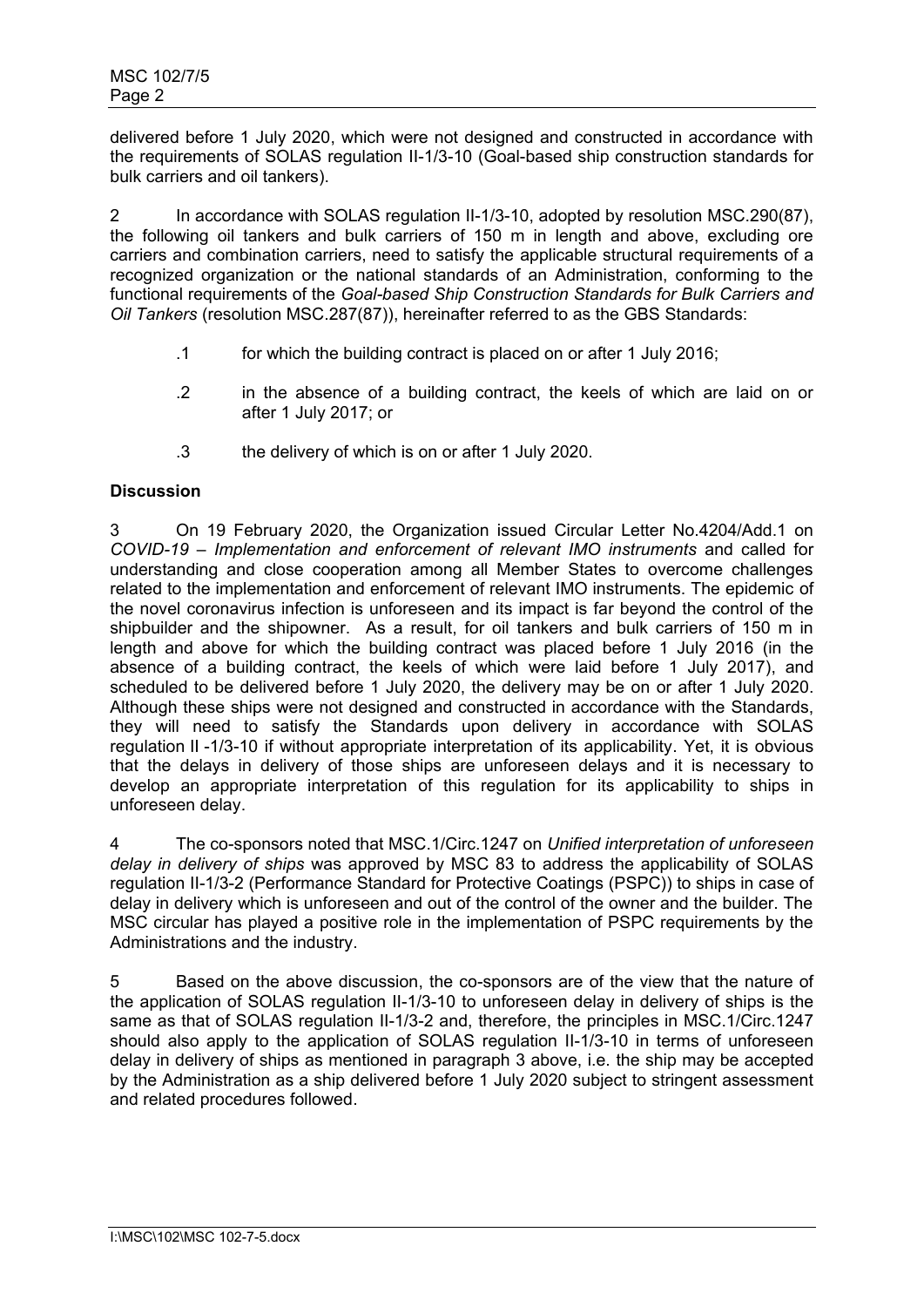## **Proposal**

6 Due to the urgency and importance of this matter and in order to clearly and timely address the applicability of SOLAS regulation II-1/3-10 to unforeseen delays in delivery of ships, the co-sponsors suggest that the Committee develops an MSC circular by referring to the practice of MSC.1/Circ.1247. In this connection, the co-sponsors have developed a draft MSC circular on Unified interpretation of SOLAS regulation II-1/3-10 concerning the term "unforeseen delay in delivery of ships", as set out in the annex, for consideration by the Committee.

### **Action requested of the Committee**

- 7 The Committee is invited to note the above discussion and to:
	- .1 agree with the view in paragraph 5; and
	- .2 consider the attached draft MSC circular on Unified interpretation of SOLAS regulation II-1/3-10 concerning the term "unforeseen delay in delivery of ships" with a view to approval (paragraph 6 and annex).

\*\*\*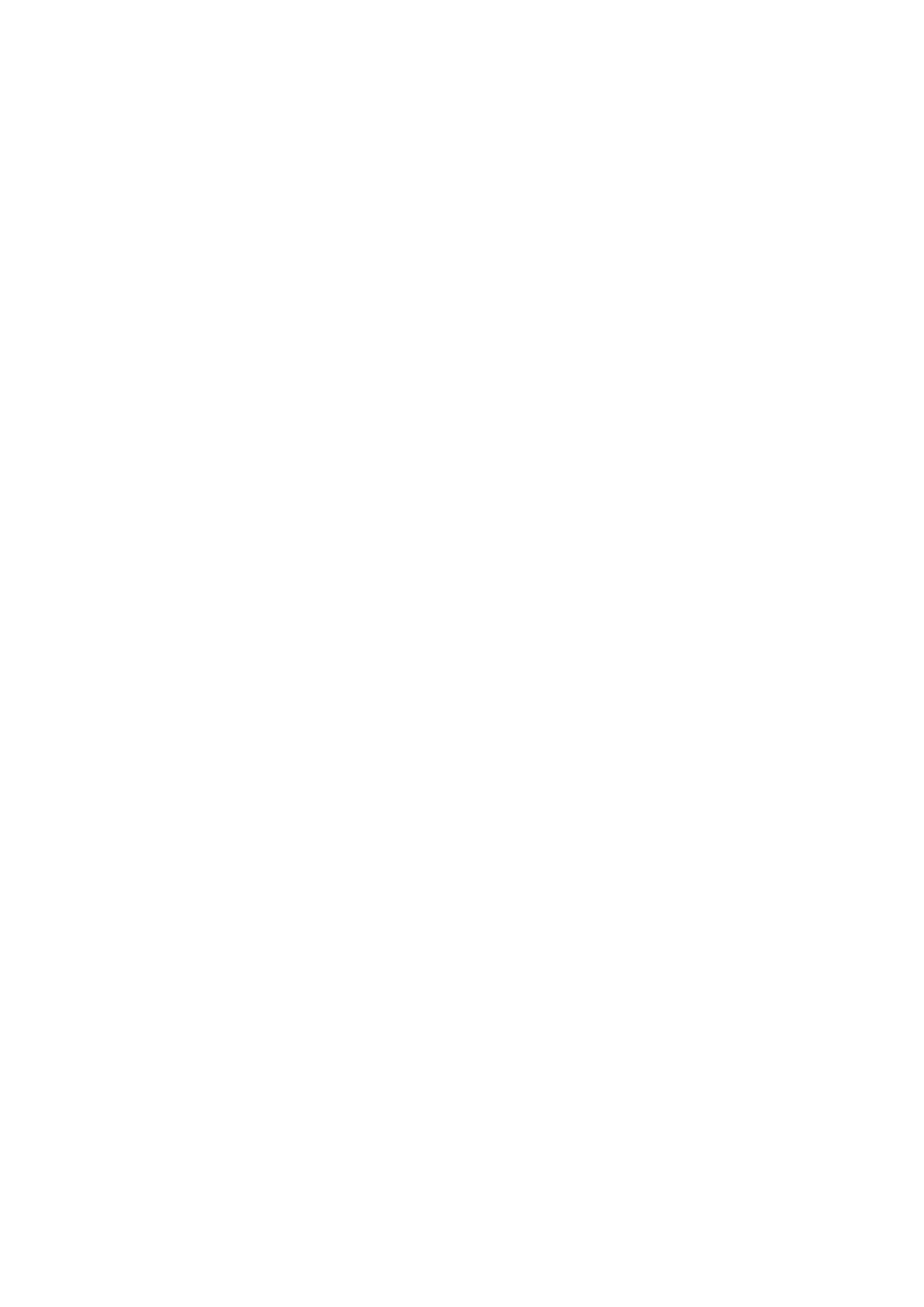#### **ANNEX**

#### **DRAFT MSC CIRCULAR**

#### **UNIFIED INTERPRETATION OF SOLAS REGULATION II-1/3-10 CONCERNING THE TERM "UNFORESEEN DELAY IN DELIVERY OF SHIPS"**

1 The Maritime Safety Committee, at its [102nd session (…)], approved the Unified interpretation of the term "unforeseen delay in the delivery of ships", as set out in the annex, with a view to harmonizing the interpretation of the provisions for the application scheme in SOLAS regulation II-1/3-10 (Goal-based ship construction standards for bulk carriers and oil tankers), as adopted by resolution MSC.290(87), with the unified interpretation to regulation 1.28 of Annex I of the MARPOL Convention.

2 Member Governments are invited to use the annexed unified interpretation when applying the relevant provisions of SOLAS regulation II-1/3-10 and to bring it to the attention of all parties concerned.